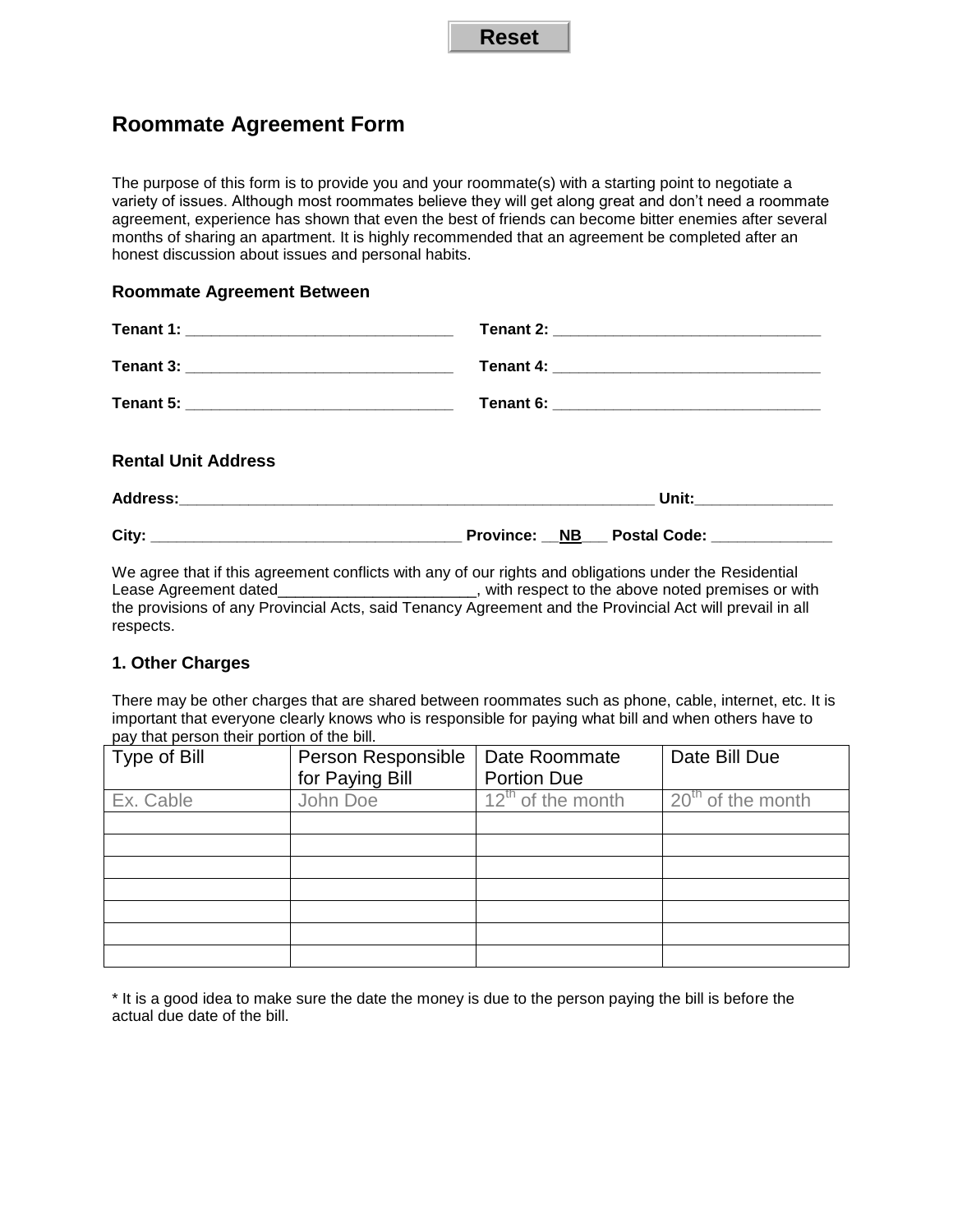# **2. Chores**

Deciding how chores will be handled in advance makes getting along much easier. Although individual chores may seem like minor annoyances, during stressful times (mid-terms, exams, etc), those minor annoyances can lead to major disputes. You can deal with chores by simply having a person responsible for an individual chore for the entire year, or you can rotate chores daily, weekly, monthly etc. in addition to assigning who is responsible for a particular chore, make sure you decide on the frequency and when it has to be done. For example, you may decide each person is responsible to do the dishes on a particular day of the week and the dishes need to be washed and put away before the end of the night.

| Chore      | Person Responsible      | Frequency | <b>Special Notes</b>       |
|------------|-------------------------|-----------|----------------------------|
| Ex. Dishes | John: Mon<br>Jill: Tues | Daily     | Must be done<br>before bed |
|            |                         |           |                            |
|            |                         |           |                            |
|            |                         |           |                            |
|            |                         |           |                            |
|            |                         |           |                            |

# **3. House Rules**

It is important to discuss house rules before living together. By discussing and agreeing to house rules in advance everyone has the same understanding and no one person is then seen as "whining" or "complaining". Below are some typical rules that need to be addressed:

# **NOISE**

Early morning or late at night noise can be caused by stereos, clock radios and simply talking late at night with a visiting friend.

**Common Complaint:** My roommate likes to listen to his/her stereo (even at low volumes) late at night.

#### **GUESTS**

Can consist of mutual friends, visitors, overnight guests, partners and even parents.

**Common Complaint:** My roommate has their partner over every Friday and Saturday night or they stay for a week at a time.

# **PERSONAL ITEMS**

Could include many things at varying degrees. For example, bedroom vs common area or bathroom items vs items in the fridge. *Note:* It may be worthwhile to do a property list to ensure that everybody knows which items belong to each roommate as well as for insurance purposes.

**Common Complaint:** My roommate went into my bedroom to borrow my hair dryer and told me a couple of days later when I could not find it.